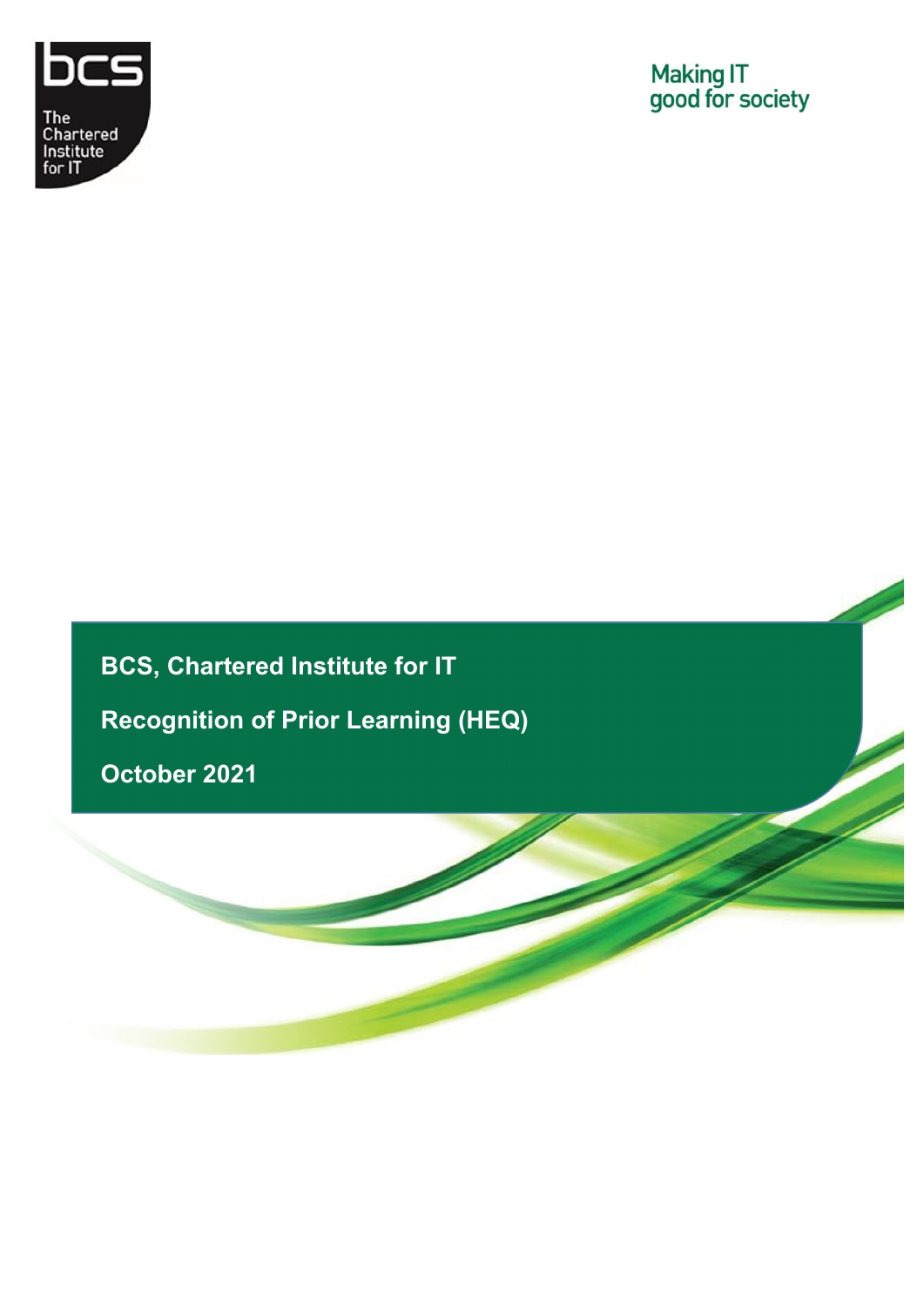# **CONTENTS**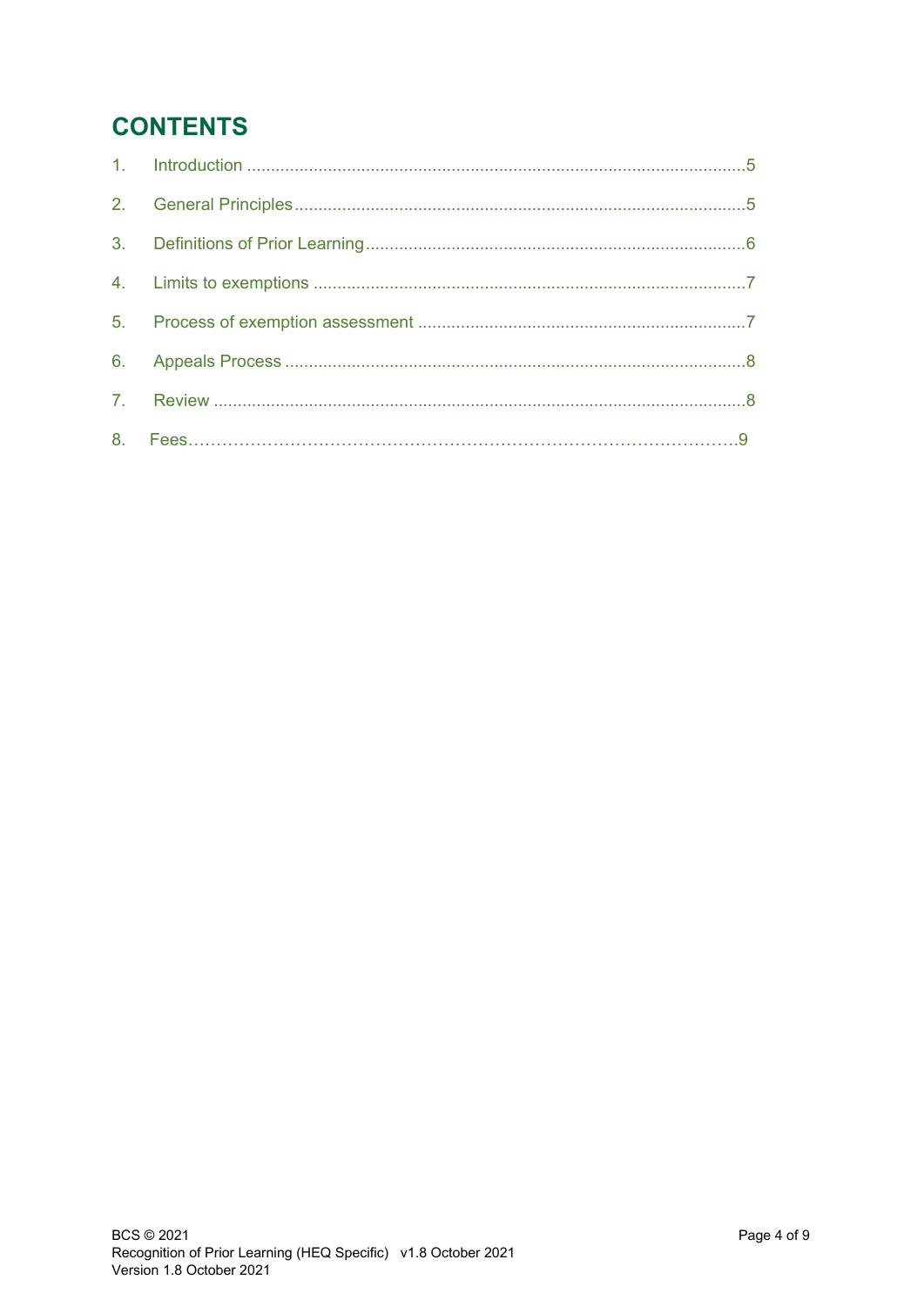# <span id="page-2-0"></span>**1. Introduction**

This Policy applies when a learner wishes to gain credit towards a BCS Higher Education Qualification.

It defines the principles by which BCS will assess applications for accreditation of prior learning and how that credit will be treated when assessing the awards, in accordance with the Higher Education regulations (*Framework for Higher Education Qualifications (FHEQ*)). Such exemptions may be granted based on Recognition of Prior Experiential Learning, Prior Certificated Learning of credits/awards already achieved in a Higher Education Institution and those included on the APL list. This policy defines the requirements for the granting of exemptions, which vary depending on the type of exemption, the basis of the exemption and the context for the exemption. The policy is informed by and is consistent with, Ofqual and the UK Quality Code for Higher Education (QAA).

Where a student (or applicant) can demonstrate that they have already met the appropriate standard, or intended learning outcomes of part of an HEQ programme level. they may be granted exemption from that part, as permitted in the Individual exemption and APL process. Expectation is that 'Higher education providers operate equitable, valid and reliable processes of assessment, including for the recognition of prior learning, which enables every student to demonstrate the extent to which they have achieved the intended learning outcomes for the credit or qualification being sought.'

# <span id="page-2-1"></span>**2. General Principles**

The amount of credit to be awarded by BCS for previous assessed learning will be in regard to the program structure that the award is credited against. This will take into consideration the credit values through holistic module and/ or programme attainment.

Learners should normally apply for any APL credit as part of the registration process. However, credit may be awarded retrospectively at our discretion; where an application for assessment of prior learning is received after the learner has registered for a program, BCS reserves the right not to consider that application.

Credit will be awarded at the discretion of BCS for previous certificated or experiential learning which is deemed to be equivalent to the learning outcomes of individual modules or some or all the learning outcomes of the HEQ programs of study.

Any application for assessment of prior certificated learning should be accompanied by relevant documentation. This will include a transcript and certificate from the institution concerned confirming any results received by the learner. Individual credit applications may require further evidence of the course syllabus, assessment structure, examinations and practical skills.

Credit for learning previously undertaken may not be awarded at a higher level than that which it was studied at (e.g. a learner with credit from another institution at level 4 may not be awarded APL credit for this module at level 5 or above).

Credit from prior learning can be at a higher level than that required (e.g. a learner could use credit from Level 5 against Level 4 requirements).

Credit that has already been used towards an award cannot be considered for APL towards an equivalent or lower level award.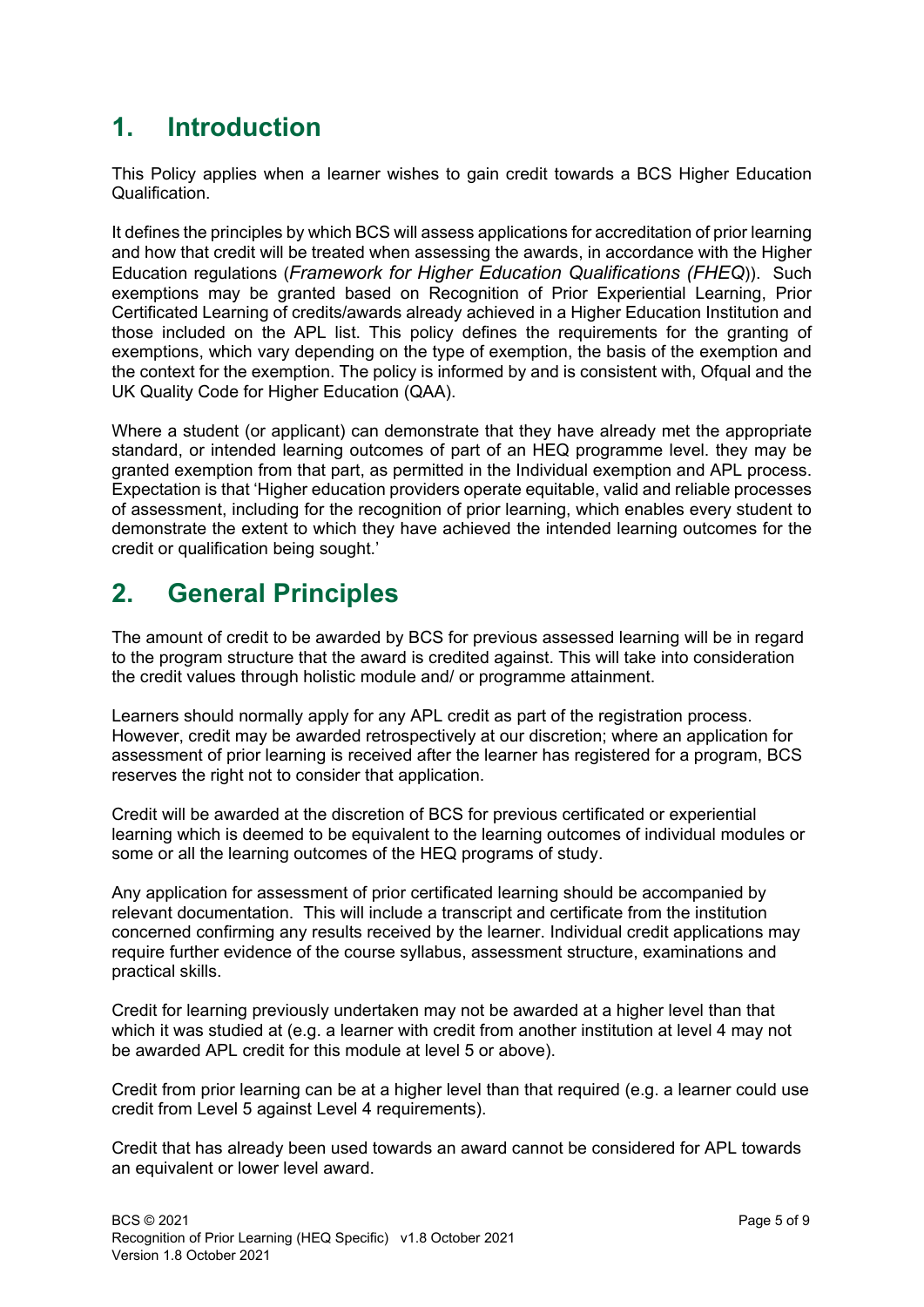Credit that has already been used towards an award can be considered for APL towards a higher-level award.

APL credit will not normally be awarded towards a given module for a module that has been failed.

The decision to award APL credit is an academic judgement and BCS reserves the right to reject applications for the award of such credit where there is insufficient evidence, or that the learner's prior learning falls below that of 80% relevancy of the syllabus for which the credit is applied. BCS also reserves the right not to award the full amount of credit that has been awarded by another institution for learning undertaken elsewhere.

Credit is awarded to those learners who have demonstrated their achievement of specified learning. Learners applying for assessment of prior experiential learning will need to be able to demonstrate, via a specified form of assessment, the learning gained from their prior experience. The essential feature of this process is that the learning is gained through experience which is being assessed not the experience itself.

The award of APL credit against an individual module exempts a learner from taking that module. It does not exempt the learner from any other components of the program unless specifically stated.

Professional or accrediting bodies may specify restrictions in the amount of APL credit that may be awarded on an accredited program. Should the maximum amount of credit permitted by the accrediting institution be lower than that permitted by BCS, then the regulations of the accrediting body shall override that of BCS.

The qualification in which we credit will have a 5-year time limit that begins from date of the first unit pass. So, for example, if the qualification has a 5-year time limit and we credit a unit with a prior achieved result from 4 years ago, the learner will now only have 1 year remaining to complete the qualification. Please contact BCS Service Delivery Team if you would like further information on limits to HEQ exemption qualifications.

# <span id="page-3-0"></span>**3. Definitions of Prior Learning**

For the purposes of this policy, recognition of prior learning is the:

(a) Identification by an Awarding Organisation of any learning undertaken, and/or attainment, by a Learner

(i) Prior to that Learner taking a qualification which BCS makes available or proposes to make available, and

(ii) Which is relevant to the knowledge, skills and understanding which will be assessed as part of that qualification and

(b) Recognition by BCS of that learning and/or attainment through amendment to the requirements which a Learner must have satisfied before the Learner will be assessed, or that qualification will be awarded.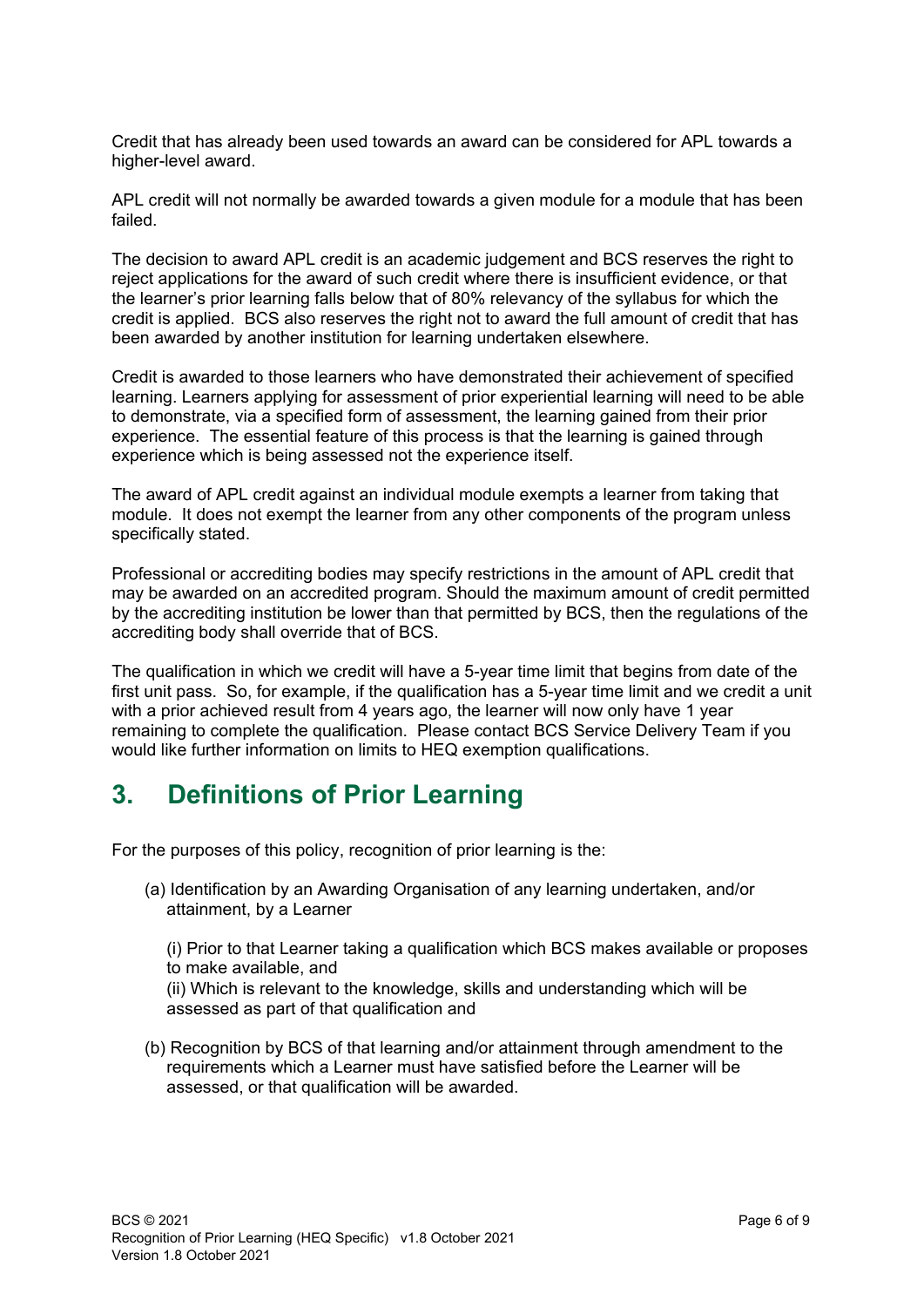### **Recognition of Prior Experiential learning**

Prior certificated learning relates to formally certificated prior learning (such as professional development awards or employment-based or vocational awards) that is at an appropriate level but has not led to the gaining of credits or qualifications in a HE institution. A process of assessment or, in some cases, evaluation of equivalency via UK ENIC (formally NARIC), enables a decision to be made on whether the certificated learning is suitable for recognition **NARIC - [Compare Qualifications](https://www.naric.org.uk/naric/Individuals/Compare%20Qualifications/default.aspx)**. An evaluation of equivalency, rather than an assessment, may be used only where the standards of the award and of the awarding body are known and appropriate, as designated by the HEQ assessment panel.

### **Recognition of Credit**

The recognition of credit involves an evaluation of equivalency of achieved learning outcomes and the level at which they were taken. The applicant/student may have completed a similar module/block at an international institution; thus, the recognition criteria are: currency, level and learning outcome compatibility, with mapping of a minimum of 80% knowledge undertaken, considering the institutional standards and programme recognition.

## <span id="page-4-0"></span>**4. Limits to exemptions**

Requests for recognition of prior learning or exemption award/credit will not normally be accepted if more than five years have elapsed since the said learning has taken place. In addition, limits on the volume of exemption allowed will be as follows for Certificate Level 4 (1 of 3 modules), Diploma Level 5 (2 of 4 modules), and Professional Graduate Diploma Level 6 (2 of 4 modules).

- (i) no more than 50% of assessed credit at HE level undergraduate awards.
- (ii) no more than 50% of the assessed credit of non-degree undergraduate awards.

(iii)no more than 50% of the taught part assessed credit of any experiential certification.

### <span id="page-4-1"></span>**5. Process of exemption assessment**

There are two routes to HEQ exemption:

#### **1. Accreditation of prior learning (APL)**

We maintain a list of qualifications that are approved for exemption from HEQ modules. If applicants hold one of these, they can apply for exemption against an individual HEQ module - if APL exemption is granted, the Learner will not need to take that module.

The list of [recognised qualifications](https://www.bcs.org/media/1181/exemptions-apl-list.pdf) is available on the BCS website and, if applicable, requests are submitted by completing the Application for Exemption form.

### **2. Individual exemption**

Qualifications that are not on our pre-approved list may still be considered for HEQ exemption on an individual basis if they are at the appropriate academic level and cover at least 80 per cent of the HEQ syllabus.

The assessment process for individual exemption involves consideration of the Individual Exemption Request and assessment of the supporting evidence by one or more appropriate members of the Professional Examination Board, who will initially conduct independent assessments of achievement of learning outcomes before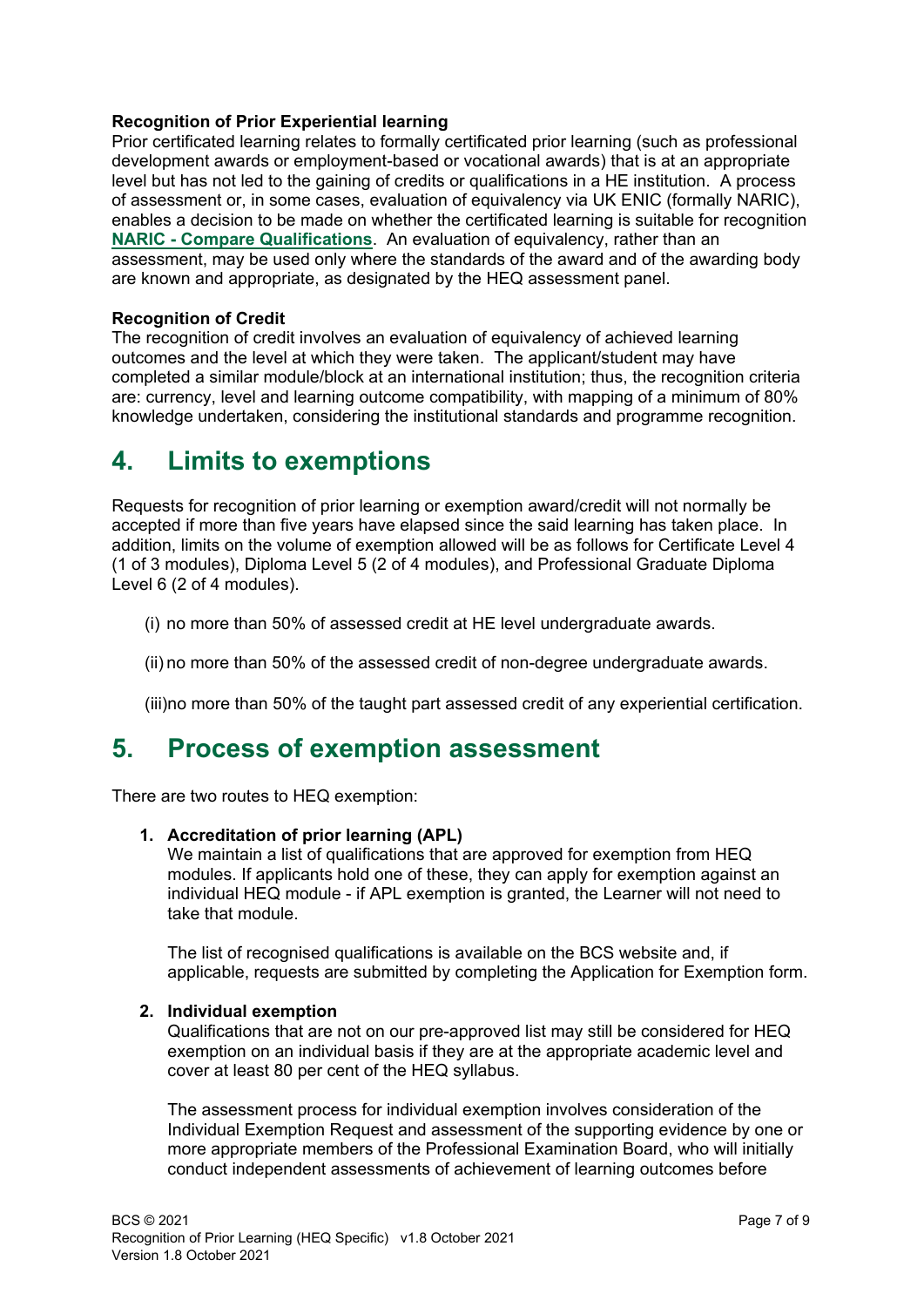agreeing a recommendation to the Chair of the Professional Examination Board for verification. The decision for the granting of exemptions is that of the Professional Examination Board and is recorded by the Service Delivery Team.

Applicants requesting Recognition of Prior Learning need to allow up to a maximum of 8 weeks for a decision.

Click on the hyper-links in the below diagram to access the forms.



Figure 1.1 Process of Application

# <span id="page-5-0"></span>**6. Appeals Process**

If an applicant wants to appeal against a decision made about their exemption for a qualification, please contact BCS Service Delivery Team with the following information;

- Details of the qualification you applied for an exemption for and the qualification you would like this applied to.
- Reasons why you believe the appeal applies.
- Evidence to support and substantiate your appeal.

The Team will review your application and results of your appeal will be confirmed within 4 weeks.

# <span id="page-5-1"></span>**7. Review**

This policy will be reviewed on an annual basis in line with departmental quality standards and regulatory criteria. We will also consider any customer feedback, trends from our internal monitoring arrangements, changes in our practices, actions from the Awarding Bodies or other relevant external agencies as well as changes in legislation. If you would like to feed back any views, please contact us.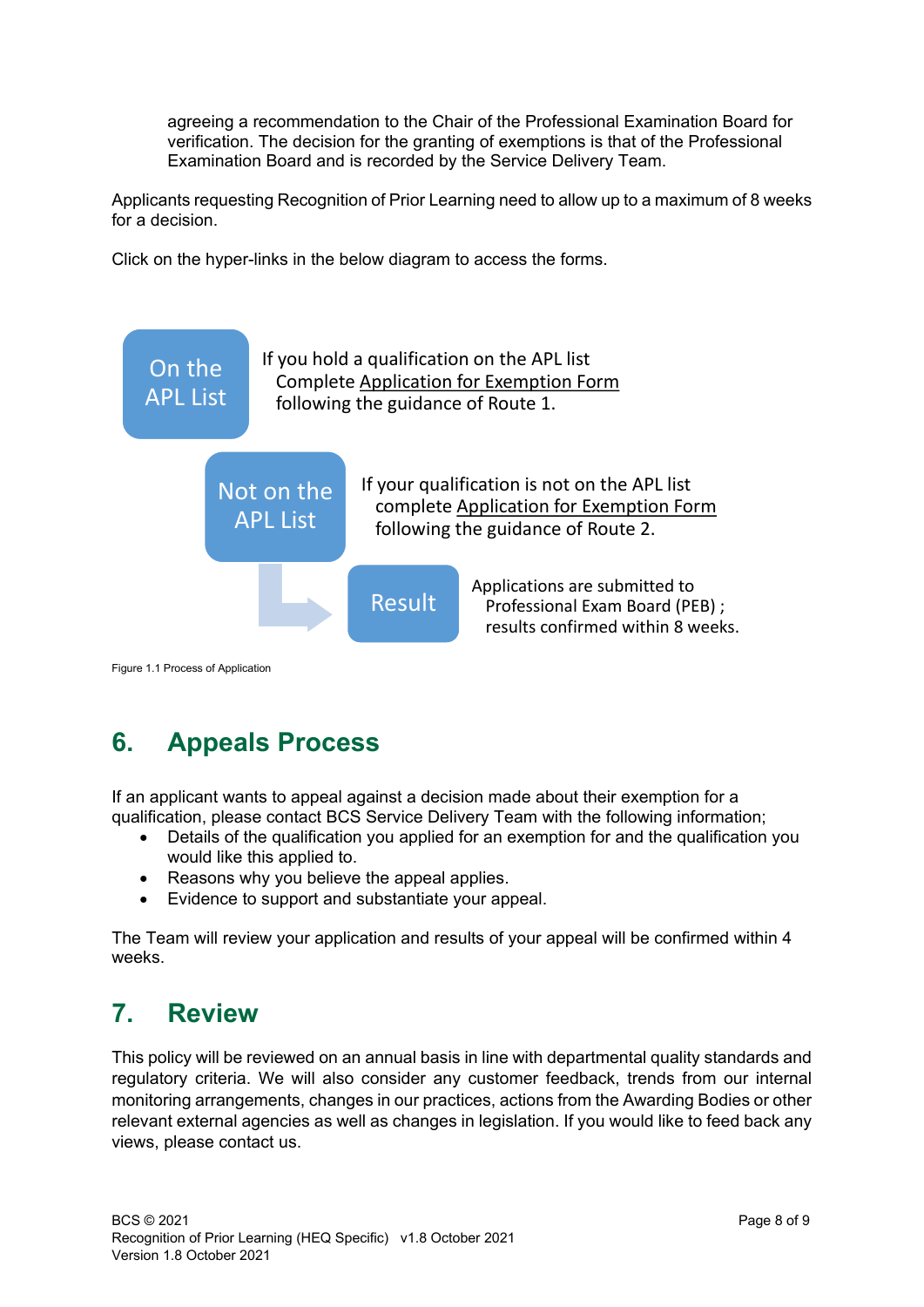# **8. Fees**

Please note the below fees for the accreditation of prior learning.

| <b>HEQ EXEMPTION FEES</b>                             | <b>MEMBER</b><br><b>PRICE</b> | NON-MEMBER<br><b>PRICE</b> |  |  |
|-------------------------------------------------------|-------------------------------|----------------------------|--|--|
| Qualifications on the Accreditation of prior learning | No Charge                     | No Charge                  |  |  |
| <b>Modular Exemption</b>                              |                               |                            |  |  |
| Certificate & Diploma (fee per module)                | £17.00                        | £26.00                     |  |  |
| Professional Graduate Diploma (fee per module)        | £28.00                        | £40.00                     |  |  |